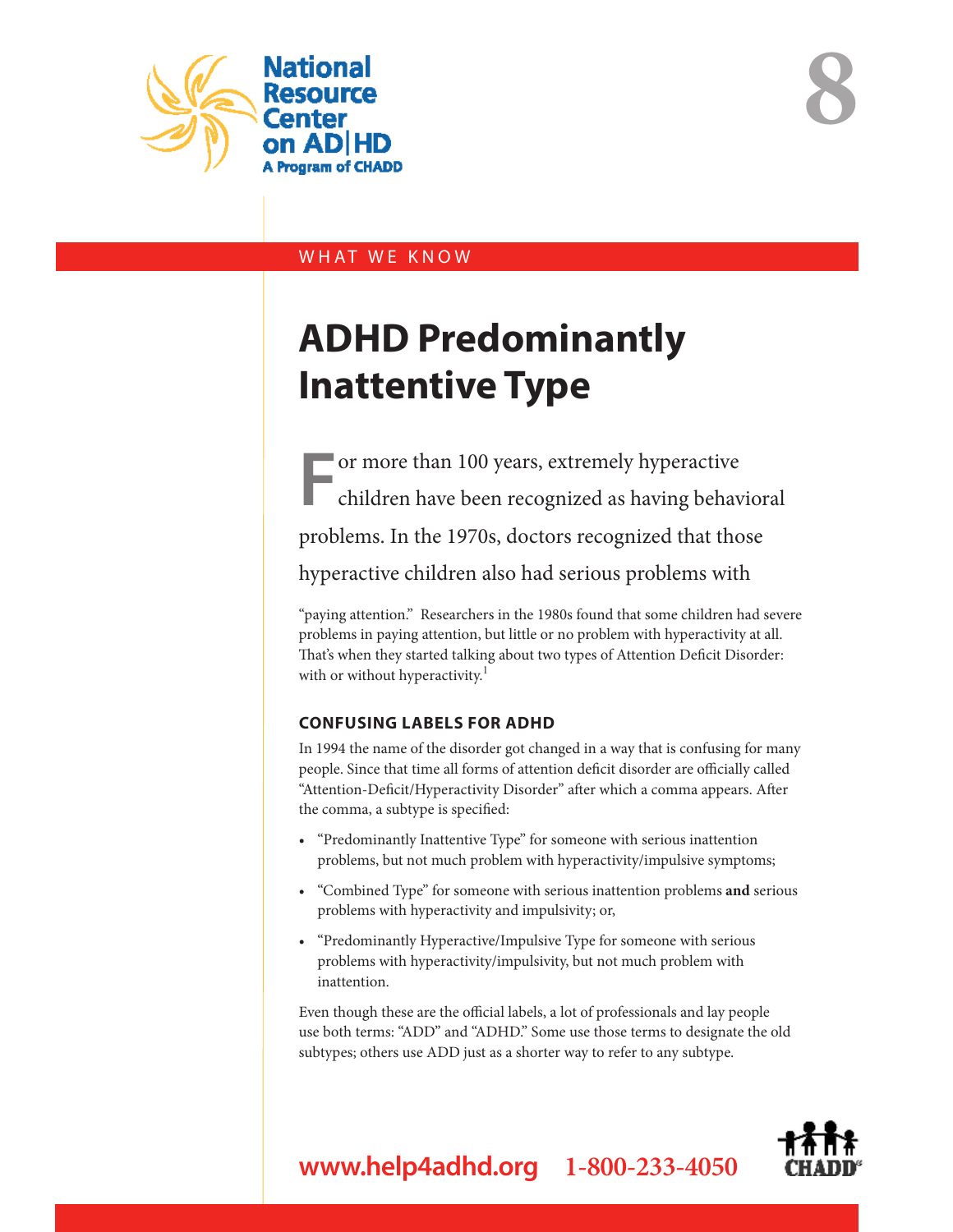#### **INATTENTION SYMPTOMS**

In the DSM-IV, the diagnostic manual of the American Psychiatric Association, there is a list of nine symptoms of "inattention" problems.<sup>2</sup> Almost everybody has some difficulty with some of these sometimes. Persons who qualify for a diagnosis of ADHD have at least six of these nine symptoms and suffer significant impairment as a result. This means that daily functioning in two or more of the following areas is significantly disrupted: school, work, family or social interaction.

- Often fails to give close attention to details or makes careless mistakes in schoolwork, work, or other activities
- Often has difficulty sustaining attention in tasks or play activities
- Often does not seem to listen when spoken to directly
- Often does not follow through on instructions and fails to finish schoolwork, chores, or duties in the workplace (not due to oppositional behavior or failure to understand instructions)
- Often has difficulty organizing tasks and activities
- Often avoids, dislikes, or is reluctant to engage in tasks that require sustained mental effort (such as schoolwork or homework)
- Often loses things necessary for tasks or activities (e.g., toys, school assignments, pencils, books, or tools)
- Is often easily distracted by extraneous stimuli
- Is often forgetful in daily activities

Because the DSM-IV diagnostic criteria were originally designed for children, the following questions have been developed from those criteria by the World Health Organization<sup>3</sup> to ask adults about whether they suffer from ADHD inattention symptoms:

1. Do you often make careless mistakes when you have to work on a boring and difficult project?

2. Do you often have difficulty keeping your attention when you are doing boring or repetitive work?

3. Do you often have difficulty concentrating on what people say to you, even when they are speaking to you directly?

4. Do you often have trouble wrapping up the final details of a project, once the challenging parts have been done?

5. Do you often have difficulty getting things in order when you have to do a task that requires organization? 6. When you have a task that requires a lot of thought, do you often avoid or delay getting started?

7. Do you often misplace or have difficulty finding things at home or at work?

8. Are you often distracted by activity or noise around you?

9. Do you often have problems remembering appointments or obligations?

Individuals who have significant chronic impairment from six or more of these symptoms are likely to have ADHD if they also meet certain other criteria for diagnosis that are specified in the DSM-IV.

# **Doesn't everybody have problems with these inattention symptoms sometimes?**

Yes, these symptoms of inattention are characteristic of everyone sometimes. Only persons who have significant impairment most of the time from these symptoms warrant a diagnosis of ADHD. If someone currently has significant impairment from at least six of these inattention symptoms and little or no hyperactive

 **"…some children [have] severe problems in paying attention, but little or no problem with hyperactivity at all."** 

or impulsive symptoms of ADHD, they are likely to qualify for diagnosis as having ADHD, predominantly inattentive type. An individual can have little or no impairment from any hyperactive or impulsive symptoms and still fully meet DSM-IV diagnostic criteria for ADHD.4

## **What if someone was hyperactive in childhood, but has only attentional symptoms now?**

If someone is currently impaired by at least six of these inattention symptoms and at least six of the hyperactive/ impulsive symptoms, they are likely to qualify for the diagnosis of ADHD, combined type. If they experienced sufficient impairment from hyperactive and/or impulsive symptoms when they were younger, but now are impaired by inattention symptoms of ADHD with little or no problem with hyperactivity, the current diagnosis would be ADHD, predominantly inattentive type. It is common for hyperactive children to become less hyperactive as they get older; for those with ADHD, the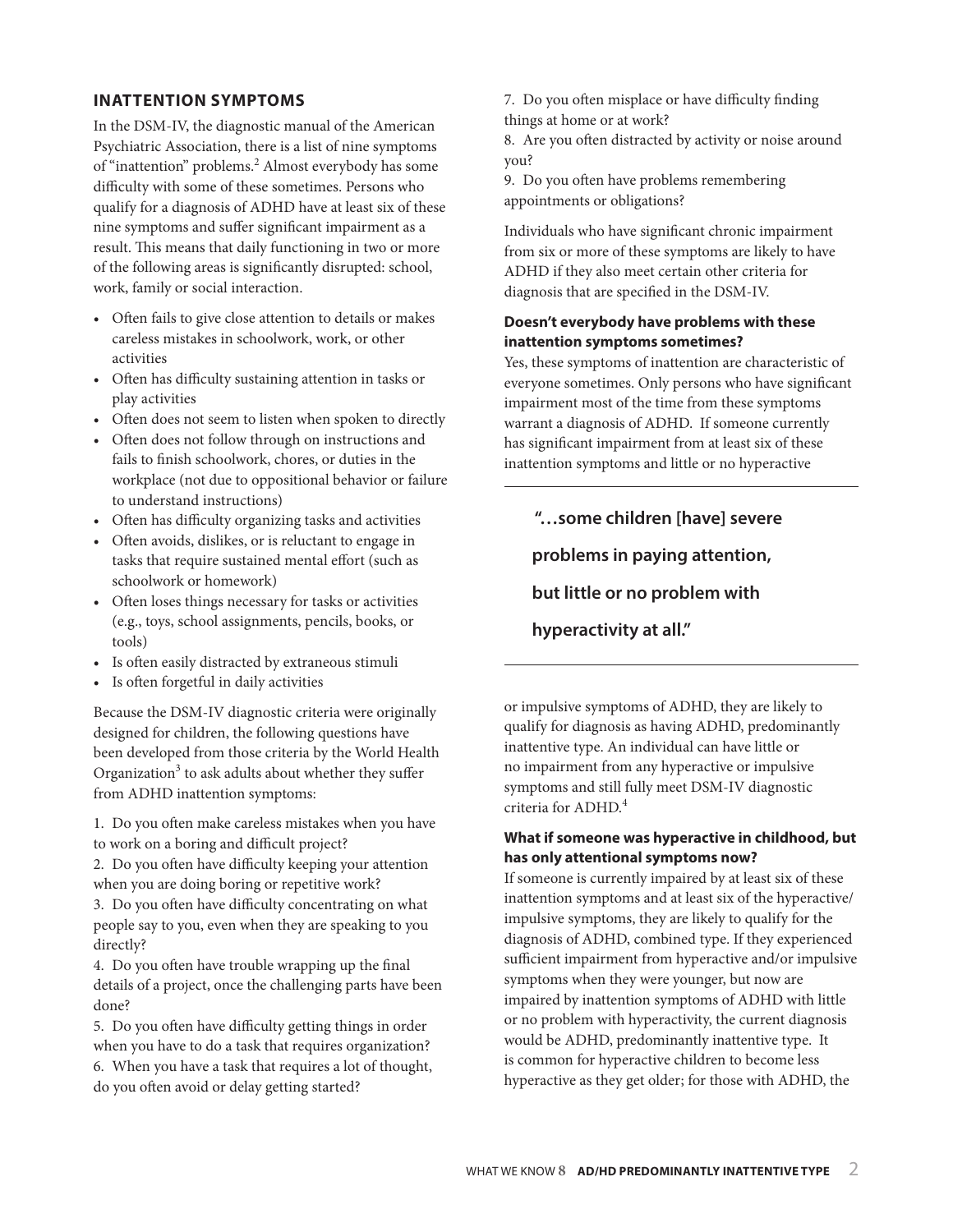inattentive symptoms tend to persist and may become more impairing as the person encounters the challenges of adolescence and adulthood.5,6

# **Are the inattention symptoms of ADHD constant? Are these persons inattentive in everything they do?**

No, though the inattention symptoms must be chronically impairing for a diagnosis of ADHD, this does not mean that they are constant in everything the person does. Everyone with ADHD has a few types of activity in which they are able to function quite well without much trouble from their usual inattention symptoms. They might be able to concentrate very well when playing a favorite sport or video game. They might be good at maintaining focus for a long time when watching TV shows they like, doing art or building Lego models.

When asked why they can pay attention so well for these favored activities and not for other important activities, such as school or work, they often explain that they can pay attention easily on activities that are interesting to them, but cannot make themselves pay attention to tasks that do not really interest them, even when they

 **"AD/HD has nothing to do with how smart a person is. Some individuals … have very high IQ scores, others score in the average range, and others score much lower."**

know it is important. This makes it look like ADHD is a willpower problem, but that is not the case.<sup>7</sup>

#### **Can a person be smart and still have ADHD?**

Yes, ADHD has nothing to do with how smart a person is. Some individuals with ADHD have very high IQ scores, others score in the average range, and others score much lower. Often individuals with ADHD who are very bright are not recognized as being impaired with ADHD symptoms. Teachers and parents and clinicians often think they are just being lazy or unmotivated or bored.<sup>8</sup>

#### **When can a person with predominantly inattentive type ADHD be recognized and diagnosed?**

Children who have ADHD with hyperactivity are usually recognized and diagnosed in preschool or early elementary school grades, especially if they are disruptive and difficult to manage. Most individuals with ADHD, predominantly inattentive type are not recognized until later when parents or teachers notice that they are having a lot of difficulty staying focused on tasks, or remembering what they have read, or in keeping up with their work in school, homework or tasks at home. Sometimes these inattention symptoms are not noticed until a student gets into middle school or high school where they must deal with multiple teachers and many different classes and assignments daily.<sup>9,10</sup>

# **Can a person have ADHD, predominantly inattentive type and never be diagnosed until they are older adolescents or adults in college or at work or raising a family?**

Yes, sometimes a person's ADHD impairments have been blamed on laziness or lack of motivation for many years. Until recently, very few teachers, psychologists or other doctors had been taught to recognize symptoms of ADHD, predominantly inattentive type. Often parents recognize their own ADHD impairments only after they become more familiar with the disorder as their child has been diagnosed with ADHD. To qualify for ADHD diagnosis, at least some of the ADHD symptoms should have been present sometime in childhood or adolescence, even though they may not have been recognized at the time.<sup>11,12</sup>

#### **Can girls and women have ADHD, or is it just a problem for males?**

Studies show that for every three boys diagnosed with ADHD there is at least one girl who has the disorder. In adult samples the ratio of males to females is almost one to one. It appears that girls are often overlooked because they tend to have ADHD, predominantly inattentive type more often than the combined type. This means that girls with ADHD are less likely to be recognized as having ADHD because often they are not being disruptive enough to call attention to themselves.<sup>13,14</sup>

## **How is ADHD, predominantly inattentive type diagnosed?**

There is no one blood test, psychological test, computer test nor brain imaging test that can make the diagnosis of ADHD of any type. Adequate evaluation requires a comprehensive clinical assessment done by a psychologist, psychiatrist, pediatrician or other professional trained to recognize AD/HD and other learning or psychiatric disorders that may mimic or accompany ADHD. The evaluation should include an intensive clinical interview with the child or adult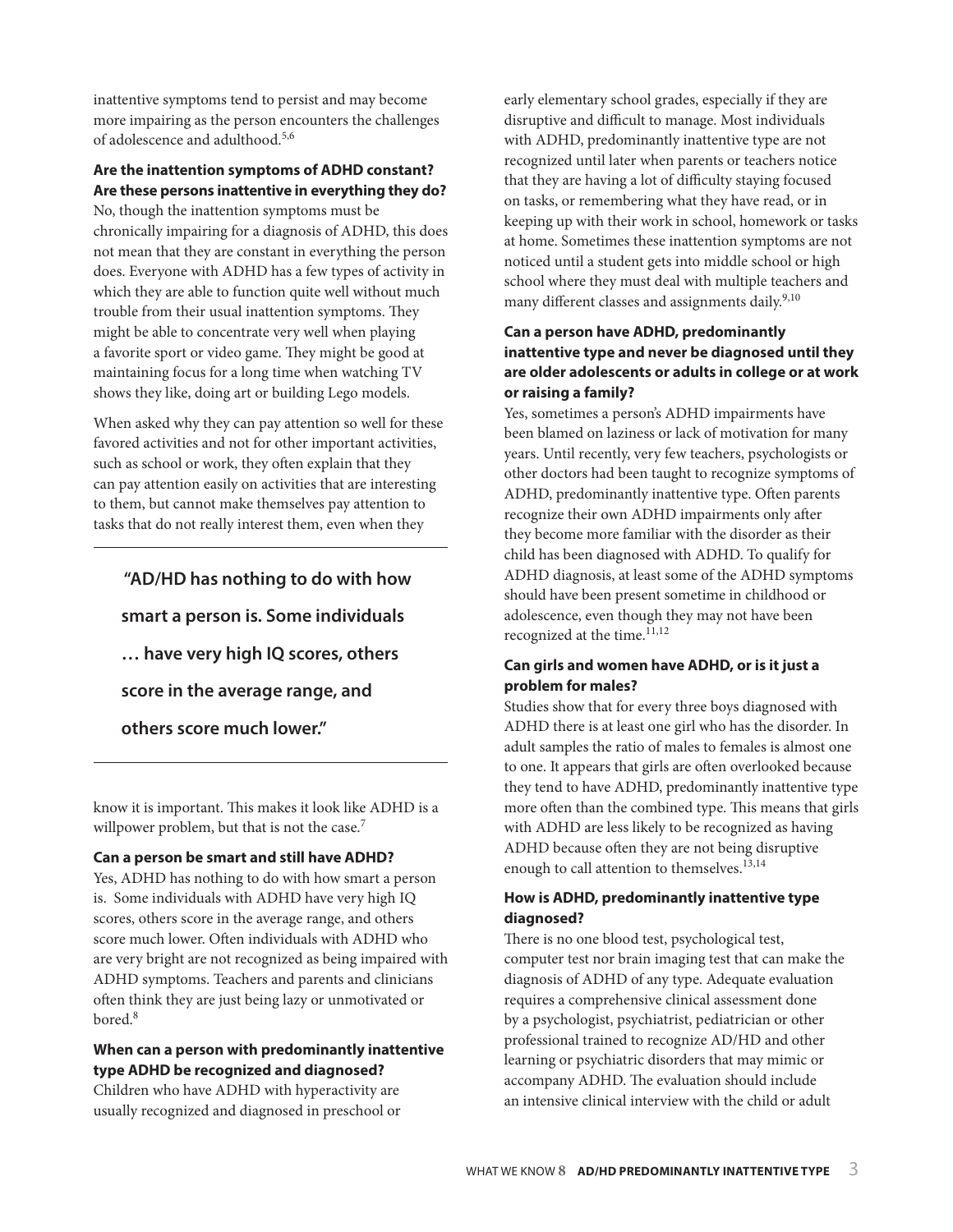suspected of having ADHD. For children or adolescents, parents should be included in the interview and information from past and present teachers should be reviewed. In addition, for all ages, a medical examination is important to rule out possible medical causes for ADHD symptoms.15,16,17

For adults, it is usually helpful to include a spouse, friend or someone else who knows the individual well. In addition to the interviews, standardized rating scales for ADHD and DSM-IV diagnostic criteria for ADHD should be utilized; there should also be careful screening for other possible disorders, especially learning disorders, anxiety and depression. As with children, there should be a medical examination to rule out possible medical causes for ADHD symptoms. This is especially important for adults who may have more medical problems and may be taking more prescriptions that might cause ADHD-like symptoms.<sup>18,19</sup>

## **What treatments are usually helpful for children or adults with predominantly inattentive type ADHD?**

Until recently, most of the research on ADHD treatments was done only on children or adults with combined type ADHD. More recent studies that included predominantly inattentive type indicate that medications approved by the U.S. Food and Drug Administration (FDA) for treatment of ADHD tend to work well for a substantial majority of those with predominantly inattentive type.20,21 Details about these medications and the careful medical management they require are included in the What We Know #3, "Managing Medication for Children and Adolescents with ADHD" and What We Know #10, "Managing Medication for Adults with AD/HD."

In addition to medication, anyone with ADHD also needs education for themselves and their family about ADHD and its treatment. Some individuals with predominantly inattentive type also benefit from accommodations in school such as extended time for tests or more frequent feedback from teachers. Behavioral interventions to improve organizational skills, study techniques or social functioning are also helpful for some. For others, carefully managed medication and education about ADHD may be sufficient. Most individuals with ADHD, predominantly inattentive type function quite well when they are receiving appropriate treatment.<sup>22,23,24</sup>

#### **REFERENCES**

1. Lahey, B.B., & Carlson, C.L. (1991). "Validity of the diagnostic category attention deficit disorder without hyperactivity: a review of the literature." *J. Learning Disabilities* 24 (3), 110-120.

2. American Psychiatric Association (2001). *Diagnostic and Statistical Manual of Mental Disorders, Fourth Edition, Text Revision*. Washington, DC, American Psychiatric Press.

3. World Health Organization (2003). Adult Self-Report Scale for ADHD. www.-int/en/.

4. Brown, T. E. (2000). Emerging Understandings of Attention Deficit Disorders and Comorbidities. *In Attention Deficit Disorders and Comorbidities in Children, Adolescents and Adults*. T. E. Brown, Ed. Washington, D.C., American Psychiatric Press: 3-55.

5. Weiss, M, Hechtman, L.T., & Weiss, G. (1999): ADHD in Adulthood: A Guide to Current Theory, Diagnosis and Treatment. Baltimore, Johns Hopkins University Press.

6. Biederman, J., & Mick, E., et al. (2000). Age-Dependent Decline of Symptoms of Attention Deficit Hyperactivity Disorder: Impact of Remission Definition and Symptom Type. *American Journal of Psychiatry* 157(5), 8-15-818.

7. Brown, T. E. (2000). Emerging Understandings of Attention Deficit Disorders and Comorbidities. *In Attention Deficit Disorders and Comorbidities in Children, Adolescents and Adults*. T. E. Brown, Ed. Washington, D.C., American Psychiatric Press: 3-55.

8. Barkley, R.A. (1998): Attention-Deficit Hyperactivity Disorder: Handbook for Diagnosis and Treatment. New York, Guilford Press.

9. Brown, T. E. (1995). Differential Diagnosis of ADD vs. ADHD in Adults. *In A Comprehensive Guide to Attention Deficit Disorder in Adults*. K. G. Nadeau, Ed. New York, Brunner/Mazel: 93-108.

10. Brown, T. E. (2000). Emerging Understandings of Attention Deficit Disorders and Comorbidities. *In Attention Deficit Disorders and Comorbidities in Children, Adolescents and Adults*. T. E. Brown, Ed. Washington, D.C., American Psychiatric Press: 3-55.

11. Millstein, R. B., & Wilens, T.E., et al. (1997). "Presenting ADHD symptoms and subtypes in clinically referred adults with ADHD." *J. Attention Disorders* 2(3), 159-166.

12. Weiss, M, Hechtman, L.T., & Weiss, G. (1999): ADHD in Adulthood: A Guide to Current Theory, Diagnosis and Treatment. Baltimore, Johns Hopkins University Press.

13. Nadeau, K. G., & Littman, E.B., et al. (1999). *Understanding Girls With AD/HD*. Silver Spring, MD, Advantage Press.

14. Biederman, J., & Mick, E., et al. (2002). "Influence of Gender on Attention Deficit Hyperactivity Disorder in Children Referred to a Psychiatric Clinic." *American Journal of Psychiatry* 159(1), 36-42.